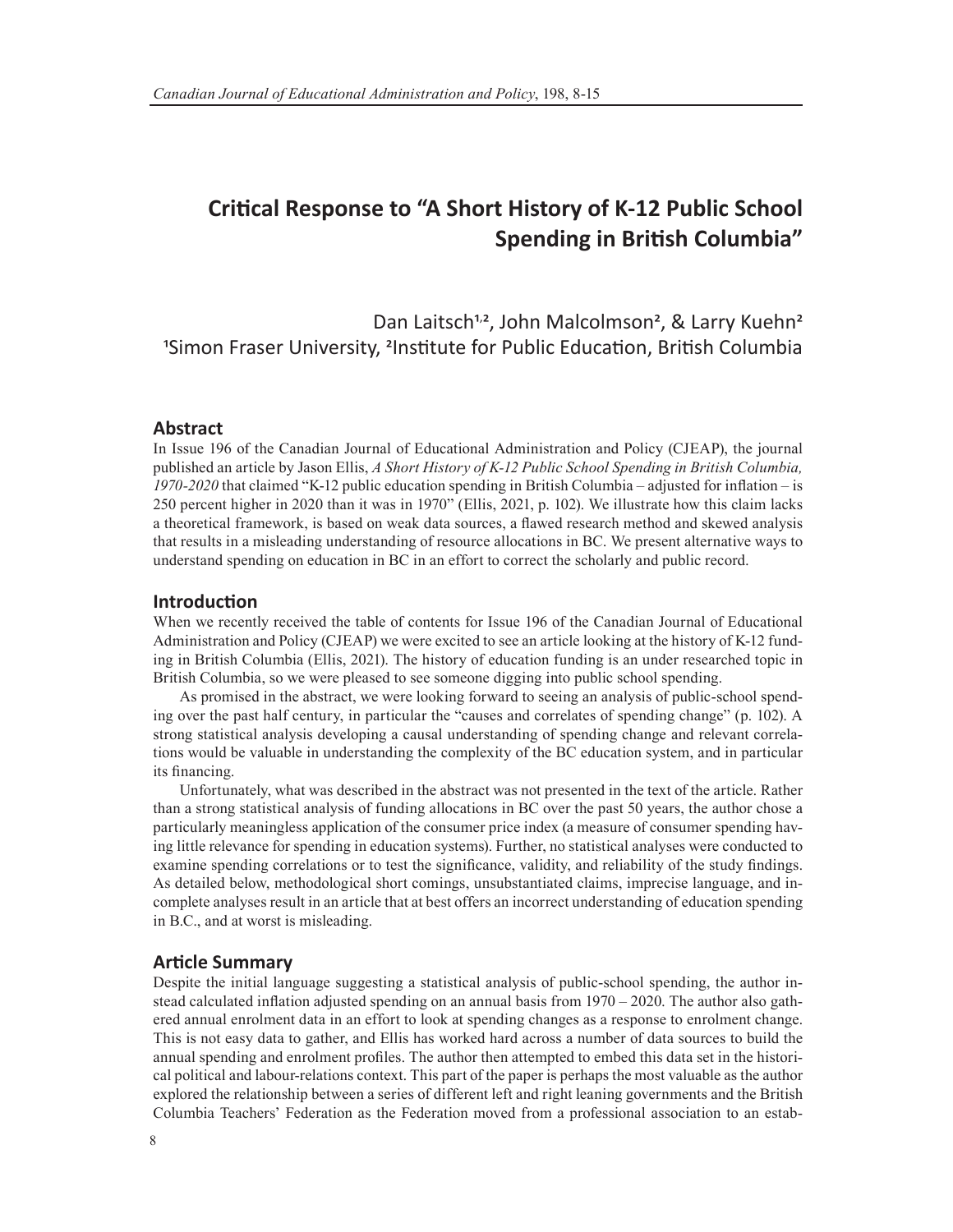lished labour union. Ultimately, Ellis concluded that claims of neoliberal austerity and funding shortfalls are inaccurate given his calculation of a 250 percent increase in funding over the 50-year period.

# **Critical Analysis**

While the exploration of system growth, labour relations, and government spending priorities is an interesting and important topic for historians to study, the current study fails on four fronts. First, the data sources compiled by Ellis are weak, combining spending data that, for example, alternatingly includes and excludes capital spending (p. 104). Second, the article lacks a theoretical framework that could be used to justify the data collection and analysis, or otherwise help us understand and interpret the findings. Third, the analytic method used to understand spending growth is wholly inappropriate to the education sector and economists, and researchers have developed more relevant analytic tools for this purpose. Finally, the article includes unsubstantiated claims around neoliberalism and is generally couched in language of austerity and fiscal conservatism that calls into question the author's ability to interpret the data transparently.

# *Weak Data Sources*

While one might expect there to be easily accessible information about government spending across ministries and over time, this data in truth is quite difficult to find. This is in part because not all historical data has made it into electronic format and because there are different repositories of the data. Despite these challenges, Ellis found three data sources from which to pull data—one covering 1970-74, another running 1975-2001, and a final one running from 2002 to the present which incorporates an additional shift from calendar to school years. Each of these data sets were compiled in slightly differing ways. As Ellis noted, in some cases, the data included capital spending or pension contributions, in others, not (p. 104). To address these differences, he noted that he "tried to pick the most representative source and figure in each year," (p. 104) although he never explained how this choice was made. Additionally, Ellis noted, without explanation, that he changed data sets in 2001, even though the data set from Statistics Canada that he was using continued beyond 2001. The decision to change data sources may have been quite reasonable, but it should be methodologically justified, just as his methods for picking "the most representative source" should have been explained. Without these details, researchers cannot replicate and verify his work. All of this variation in the data sets makes it challenging to standardize the data for analysis. As he noted, "The mixture of three different sources of spending data, each of which counts slightly differently, means that readers should not necessarily compare the periods 1970-4, 1975-2001, and 2002-present directly" (p. 104). That said, in claiming a 250% increase in spending from 1970-2020, this is exactly what Ellis did.

# *Inappropriate Data Analysis*

Even if the data Ellis had gathered was comparable<sup>1</sup>, there are remaining flaws in the analysis. Consumer Price Index (CPI) as a method for standardizing and comparing spending data across time (e.g., calculating prior year spending in 2020 dollars) is generally of little value in education finance, largely due to what is known as productivity lag and Baumol's Cost Disease (Baumol, 1996; Heilbrun, 2011). Originally theorized in 1966 (Baumol & Bowen, 1966), Baumol and Bowen realized that costs in industries that are resistant to productivity increases (like arts, healthcare, and education) will outpace those in the general economy (Baumol, 1996). This happens because wages and other expenses must continue to increase (since they are located within the general economy and must compete with other sectors for workers and resources) while productivity may not (since "education" or "learning" is not easily defined or quantified). While a full discussion of productivity lag and Baumol's cost disease is beyond the scope of this rejoinder, it is quite likely that the "astounding" (p. 102) increases identified by Ellis are simply a textbook example of this phenomena. As another example, Baumol (1996) calculated a similar increase in the United States, as the cost of K-12 education "increased 348 percent in terms of dollars of constant purchasing power in the postwar period [1949-1995]" (pp. 186-87) as a result of productivity lag and the cost disease.

 $^{\rm 1}$  For example, Ellis could have searched the Legislative Library for BC and local government repositories for primary source material regarding adopted budgets and appropriations.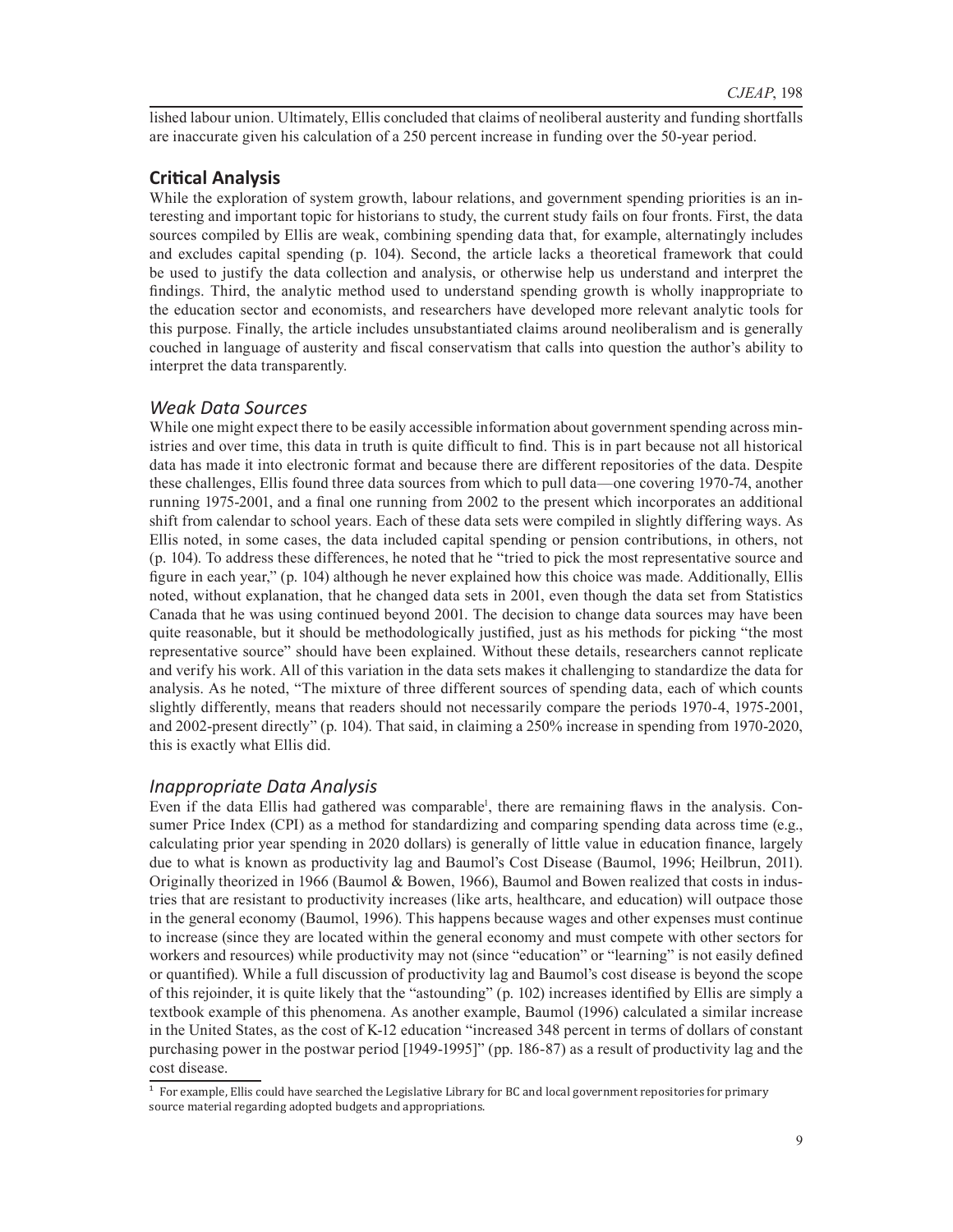#### *Neoliberalism and Austerity*

This brings us to Ellis cursory engagement with neoliberalism, which is reductionist insofar as it centres on the singular issue of costs. He was unable to detect any relationship between neoliberal attempts to reduce spending and political parties of the left (NDP) or right (Social Credit and Liberal), as both have generally adopted neoliberal economic policies. Ellis' rejection of critiques of government that incorporate references to neoliberalism, which he made in a short paragraph on page 103 and again in the conclusion, is insufficiently theorized to generate such broad claims as being "symptomatic of a bigger problem in the education policy literature: attributing rising or falling spending too simply and singly to political ideology [neoliberalism]" (p. 196). His critique of the literature is quite narrowly focused on Neoliberalism as a driver of austerity and fails to consider the broader scope of Neoliberalism and its critiques (Laitsch, 2013; Poole, 2015; Poole & Fallon, 2020; Sen, 2016). In fact, as suggested by Baumol's cost disease, funding in education can be expected to continue increasing, even within a context of austerity. This is an interesting area to explore in future research and would be a valuable contribution to the scholarship on the intersection of education financing and politics. There is certainly a debate to be had regarding neoliberalism in education, but it requires more evidence than Ellis scarcely presented in this paper. As the identified objectives of his paper are not intended to directly address or answer questions about the connection between politics/policy and financing, it seems that this section is largely superfluous and a distraction to the stated purposes of the paper.

### *Imprecise Language*

Language is important in research as specialized words carry with them important meaning. When a researcher promises causal empirical research, the use of those words demands very specific methodological and analytic approaches which were not used in this study. Additionally, the use of the word "correlation" implies statistical calculations to identify relationships between variables, an analytic approach that was also not used in this study. The haphazard use of these words creates the misleading impression that this research generates such deterministic outcomes. It does not (and given the approach, it cannot).

Throughout the article Ellis also used the language of fiscal conservativism to examine spending and contextual change. He interpreted policy work through phrases like: "rein in educational spending" (p. 102); "cost control" (pp. 102, 110, 111, 117, 118); "controlling spending" (pp. 102, 113, 114); "impose spending limits" (p. 118); and "fiscal discipline" (p. 113), while also somewhat sarcastically suggesting that areas of spending increase were driven by efforts of teachers to "work less" (p. 109). Such a view of teacher work and class size ignores the wealth of research on the learning effects of small classes and the interest of teachers in maximizing student learning experiences (CCL, 2005; Glass & Smith, 1979; Haughey et al., 2001; Laitsch et al., 2021). Alternatively, teacher recourse to collective bargaining, job action, court challenges and political activism can be seen as efforts to exercise professional responsibility to ensure work environments reflect current knowledge of pedagogy and learning theory given the context of rapid and ongoing changes in the social and policy context of the public school system. The alternative would be to cede the authority that stems from expertise acquired through years of study, practice, and scholarship. The tension between these views of teacher work has a long history that is beyond the scope of this paper but is important to acknowledge when efforts to negotiate class size are contextualized as work avoidance. Such framing by Ellis calls into question the 'trustworthiness" of the analysis of the historical record that the researcher is providing, something critical in qualitative and historical research (Gill et al., 2018).

#### **Alternative Approaches**

These critiques of the approach Ellis takes aside, the questions he asks are important, and there are methodologically stronger approaches that can be used to undertake this analysis and discussion. Although Ellis didn't formulate traditional research questions in this study, he promised to examine two questions in the abstract:

- Has K-12 public education spending increased or decreased between 1970-2020; and,
- What are the causes and correlates of spending changes?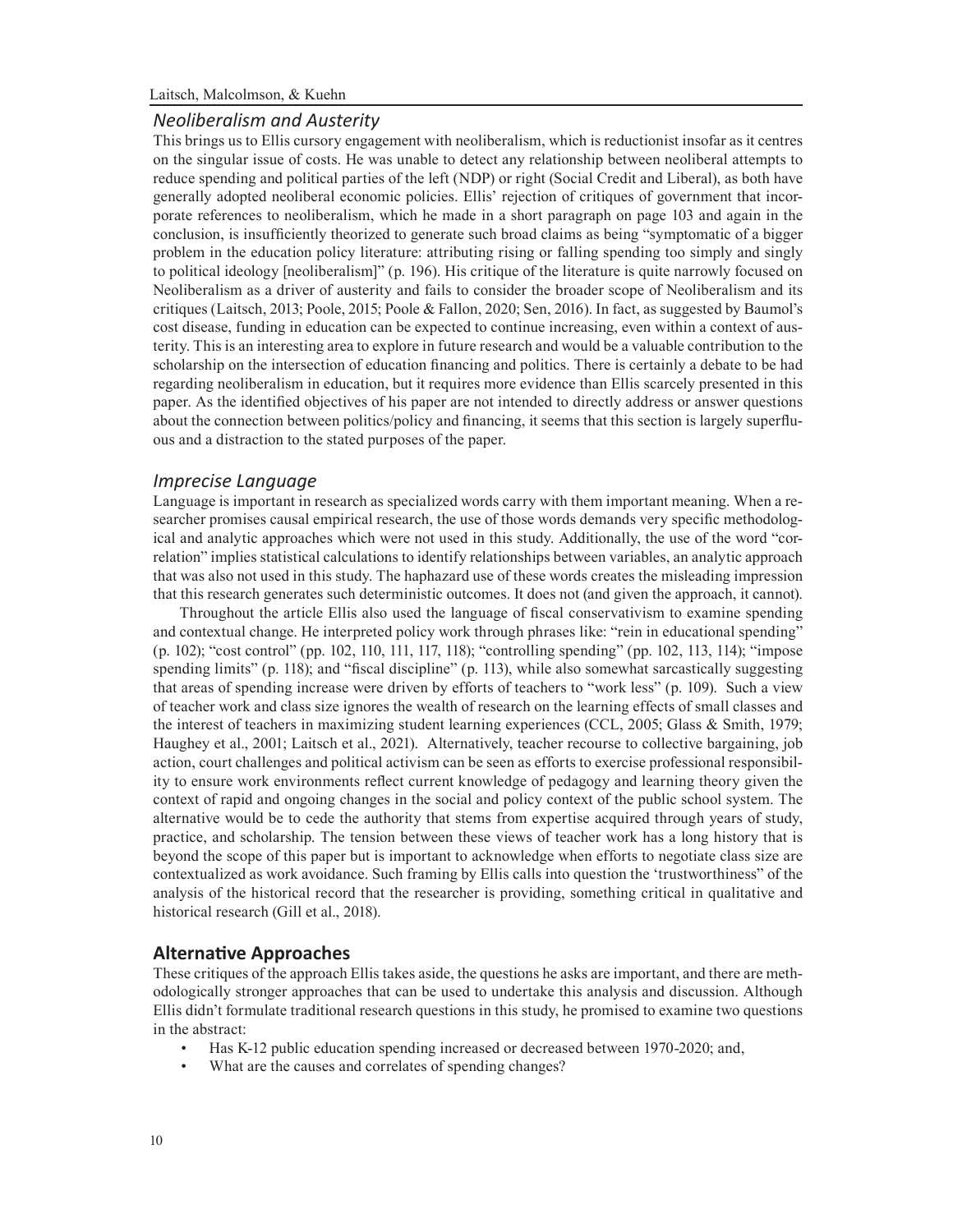# *Public Education Spending*

In attempting to answer the first question, Ellis used CPI. There are a number of better inflation indices that could have been used to look at spending change over time. For example, the Higher Education Price Index (Commonfund Institute, 2020), has been developed for the post-secondary sector in the United States and might be applicable to lower levels of education as well. Certainly, a similar index could be created for Canada and/or BC, and in fact, StatsCan produced an Education Price Index that ran from 1971 through 2004 that could have been used or replicated to generate more accurate deflationary data (Statistics Canada, 2005, 2010).

Another approach to understanding the change in spending over time would have been to look at teacher salaries annually and examine how they compared with the changing salaries of similarly educated and credentialed professionals. This has been done in the United States through what is known as the Comparative Wage Index (Cornman et al., 2019). A similar approach would be to look at teacher salaries comparatively to understand how such spending relates to comparator provinces. While a time series analysis is beyond the scope of this response, looking at 2018, BC starting teacher salaries ranked  $12<sup>th</sup>$ out of 13 provinces and territories, or 9<sup>th</sup> out of 10 when restricted to just provinces; and 8<sup>th</sup> out of 13 for maximum salaries, or 5<sup>th</sup> out of 10 when restricted to provinces (BCTF, 2019). The comparison suggests that any focus on runaway teacher salaries is unfounded.

A final mechanism that entities like the World Bank, the Organization for Economic Cooperation and Development (OECD), Statistics Canada and the Council of Ministers of Education, Canada use to understand spending change in education is to look at education spending as a percent of economic productivity—that is Gross Domestic Product (GDP) (CMEC, 2020). A merit of this approach is that it is much more informative about the extent to which current (or increased) levels of education spending would be economically sustainable. While this too is a fairly blunt tool, it tells a different story of spending in BC, with education accounting for approximately 3.2% of GDP in 1981 and just 1.8% of GDP in 2020 (see Figure 1 and Appendix A). This calculated *decrease* in resourcing tells a much different story than Ellis' purported 250% increase in funding.



#### **Figure 1**

*School Operating Budget Grants as Share of BC GDP (1981 to 2020)*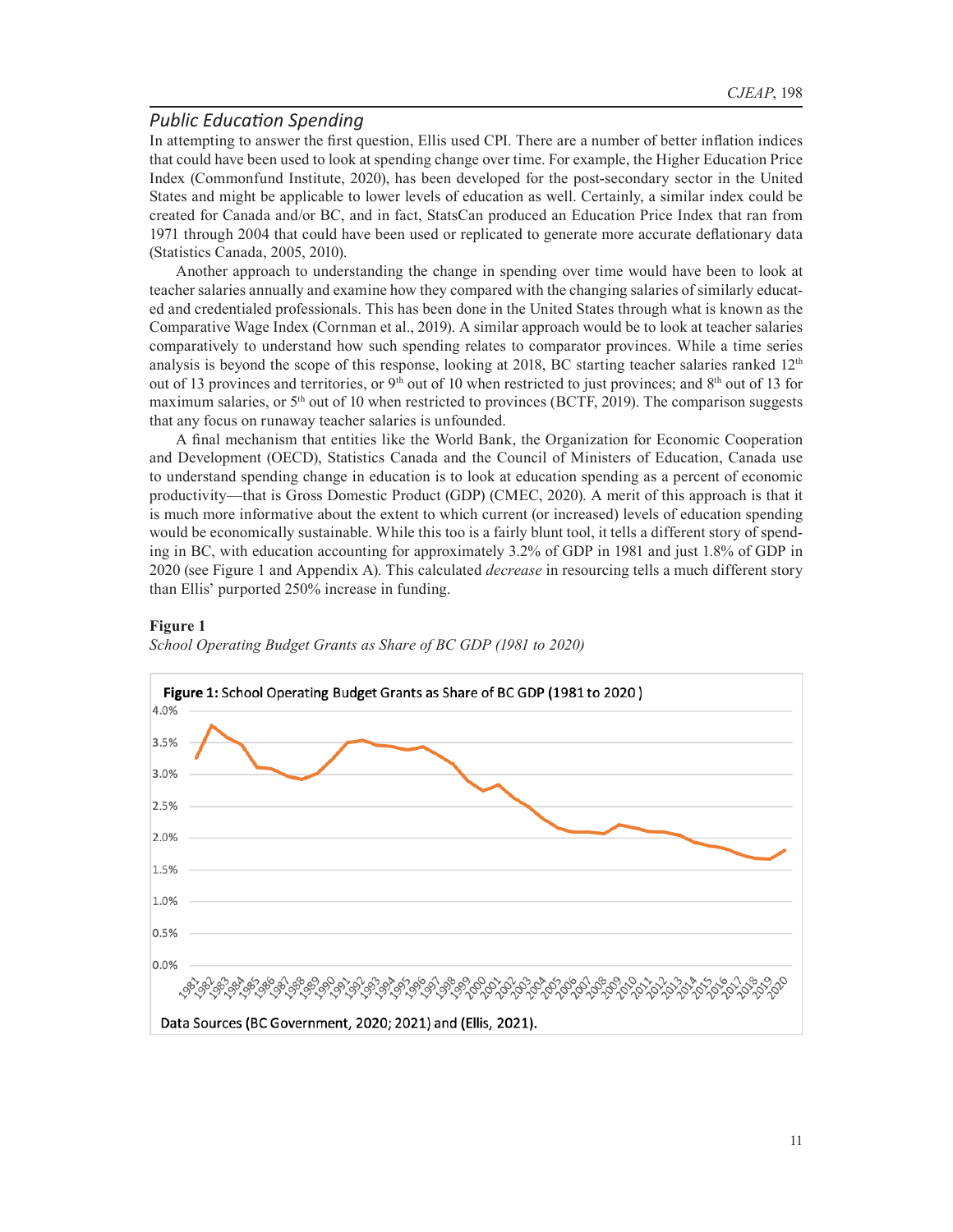#### **Causes Of Spending Change**

Although Ellis promised to address the "causes and correlates of spending changes" (p. 102), he never directly addressed the question. While he looked at two factors within finance (inflation adjusted spending and enrolment) he failed to identify any theoretical framework that could be used to justify this approach or to guide his research and interpret his findings. Even the use of a basic econometric framework would have flagged the problems with his analysis identified earlier (productivity lag and Baumol's cost disease).

In looking through the paper to tease out the "causes and correlates of spending changes" noted in the abstract (p. 102), it appears that Ellis would credit a reduction in class sizes and the concomitant hiring of more teachers, and unspecified "provincial and district spending priorities" (p. 102). The last 50 years in education policy in BC have been quite active as districts and the Province, among other priorities, sought to integrate into the public system students who had or would have attended residential schools, improve outcomes for indigenous students, improve education for students with diverse needs, increase pay equity for Education Assistants, reduce class sizes as a way of improving student achievement, implement new technologies, and improve French language services. Exploration of how these (and other) changes in the education system correlated to changes in funding would have been an important addition to the research base and could be accomplished statistically through a times-series modeling incorporating such variables. As it stands, Ellis' "causes and correlates of spending changes" are simply conjecture.

Researchers interested in such intersections of funding and educational outcomes have also developed methodologies to look at the adequacy of school spending. Adequacy studies have been a core part of education finance scholarship in the United States throughout the 2000s (Odden et al., 2008) and work has been done to adapt similar methods to the Canadian context (Faubert et al., 2019). Examination of the adequacy of spending in BC to achieve Ministry identified outcomes would also be an important addition to the research base.

Approaches like these might have been included had Ellis followed through on his stated plan, expressed at the outset, as they would more directly address his goal of understanding the correlates of spending change in BC over the past half century. A historical analysis in this case is not an appropriate methodology to use in attempting to answer the causal empirical questions he raised in the abstract.

#### **Conclusion**

The purpose of authoring this response to Ellis' article is to try to correct the record on education spending change in British Columbia. The claim of a 250% increase in funding in the BC system is spurious, as is the suggestion that such spending changes are due to the BCTF members' efforts to "work less." Additionally, we sought to show that there are a number of stronger and more established theoretical frameworks, approaches, and methods for addressing the empirical questions Ellis raised.

We do agree that Ellis raised important questions—we just wish they had been more carefully theorized and answered. The theoretical and methodological short comings, unsubstantiated claims, imprecise language, and incomplete analyses found in this paper create a flawed understanding of education spending that is deeply misleading to readers.

#### **References**

- Baumol, W. J. (1996). Children of performing arts, the economic dilemma: The climbing costs of health care and education. *Journal of Cultural Economics, 20*(3), 200–203.
- Baumol, W. J., & Bowen, W. (1966). *Performing arts: The economic dilemma*. Twentieth Century Fund.
- British Columbia Government. (2020). *BC economic accounts data for 1981-2019*. https://www2. gov.bc.ca/assets/gov/data/statistics/economy/economic-other/bcea\_data\_from\_1981\_onwards.xlsx
- British Columbia Government. (2021). *BC budget 2021, stronger BC for everyone, budget and fiscal plan, 2021/22 - 2023/24*. https://www.bcbudget.gov.bc.ca/2021/downloads.htm#gotoAllMaterials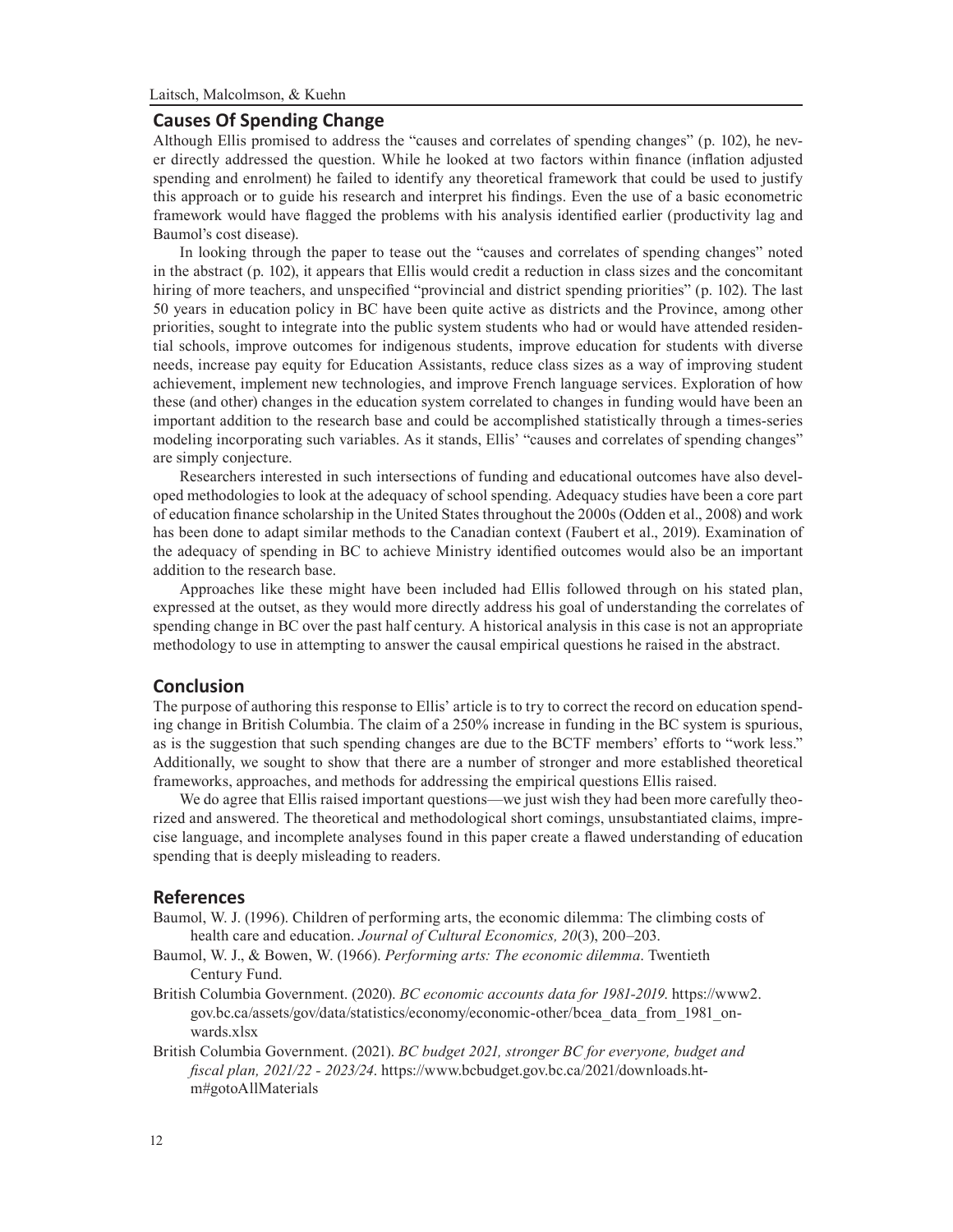- British Columbia Teachers Federation. (2019, June). *Our kids and their teachers: Worth investing in*. Author.
- Canadian Council on Learning. (2005). *Lessons in learning: Making sense of the class size debate*. Author.
- Commonfund Institute. (2020). *Commonfund higher education price index*. Author. https:// www.commonfund.org/hubfs/Institute/HEPI/Reports/2020-Commonfund-Higher-Education-Price-Index.pdf
- Cornman, S. Q., Nixon, L. C., Spence, M. J., Taylor, L. L., & Geverdt, D. E. (2019). *Education demographic and geographic estimates (EDGE) program: American community survey comparable wage index for teachers (ACS-CWIFT) (NCES 2018-130)*. U.S. Department of Education. National Center for Education Statistics. https://nces.ed.gov/programs/edge/ docs/EDGE\_ACS\_CWIFT\_FILEDOC.pdf
- Council of Ministers of Education, Canada. (2020). *Education indicators in Canada: An international perspective.* Statistics Canada. https://www150.statcan.gc.ca/n1/en/pub/81- 604-x/81-604-x2020001-eng.pdf
- Ellis, J. (2021). A short history of k-12 public school spending in British Columbia, 1970-2020. *Canadian Journal of Educational Administration and Policy,* (196), 102-123. https://journalhosting.ucalgary.ca/index.php/cjeap/article/view/72029/54919
- Faubert, B. C., Le, A. T. H., Wakim, G., Swapp, D., & Watson, K. (2019). Using the evidence-based adequacy model across educational contexts: Calibrating for technical, policy, and leadership influences. *International Journal of Education Policy & Leadership*, *14*(4), 1-19. http://journals.sfu.ca/ijepl/index.php/ijepl/article/view/865
- Gill, M. J., Gill, D. J., & Roulet, T. J. (2018). Constructing trustworthy historical narratives: Criteria, principles and techniques. *British Journal of Management*, *29*(1), 191–205. https:// doi.org/10.1111/1467-8551.12262.
- Glass, G. V., & Smith, M. L. (1979). Meta-analysis of research on class size and achievement. *Educational Evaluation and Policy Analysis, 1*(1), 2-16.
- Haughey, M., Snart, F., & da Costa, J. (2001). Literacy achievement in small grade 1 classes in high-poverty environments. *Canadian Journal of Education, 26*(3), 301-320.
- Heilbrun, J. (2011). Baumol's cost disease. In R. Towse (Ed.), *A handbook of cultural economics* (2nd ed., pp. 91-101). Edward Elgar Publishing. https://doi.org/10.4337/9780857930576
- Hurrell, A., & Gomez-Mera, L. (2018). Neoliberalism. In *The concise Oxford dictionary of politics and international relations* (4th ed.). Oxford University Press.
- Laitsch, D. (2013). Smacked by the invisible hand: The wrong debate at the wrong time with the wrong people. *Journal of Curriculum Studies, 45*(1), 16-21. https://www.tandfonline.com/ doi/abs/10.1080/00220272.2012.754948
- Laitsch, D., Nguyen, H., & Younghusband, C. (2021). Class size and teacher work: Research provided to the BCTF in their struggle to negotiate teacher working conditions. *Canadian Journal for Educational Administration & Policy,* (196), 83-101.
- Odden, A. R., Goetz, M. E., & Picus, L. O. (2008). Using available evidence to estimate the cost of educational adequacy. *Education Finance and Policy, 3*(3), 374-397. https://www.jstor. org/stable/10.2307/educfinapoli.3.3.374
- Poole, W. (2015). Defending teachers' rights and promoting public education: Evolving and emerging union strategies within a globalized neoliberal context. In *Teacher unions in public education* (pp. 33-51). Palgrave Macmillan.
- Poole, W., Fallon, G., & Sen, V. (2020). Privatised sources of funding and the spatiality of inequities in public education. *Journal of Educational Administration and History*, *52*(1), 124-140.
- Sen, V. (2016). Towards customized privatization in public education in British Columbia: The provincial education plan and personalized learning. *Canadian Journal of Educational Administration and Policy*, (180), 135-168.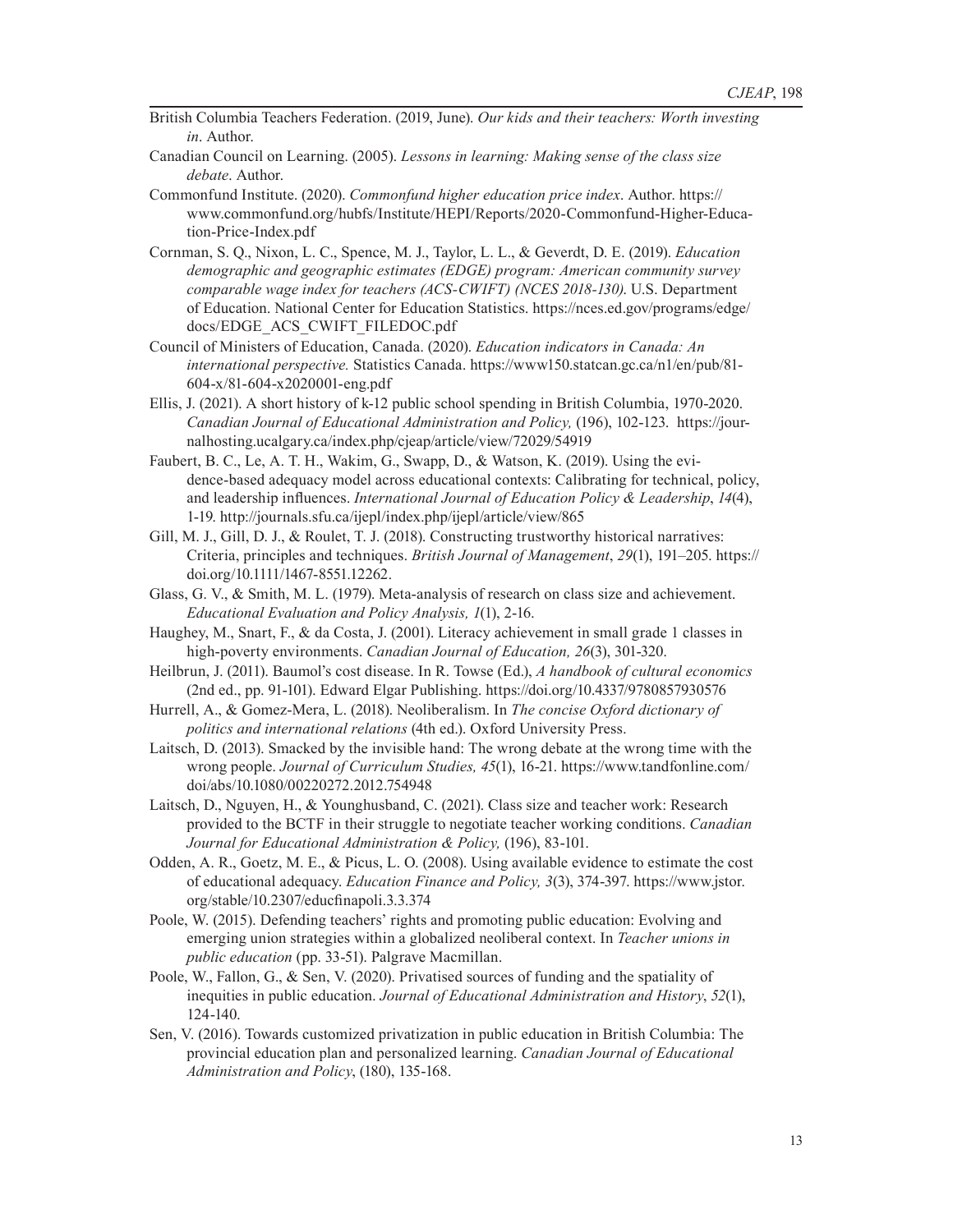Laitsch, Malcolmson, & Kuehn

Statistics Canada. (2005). *Education price index (EPI)*. https://www23.statcan.gc.ca/imdb/p2SV. pl?Function=getSurvey&Id=14293.

Statistics Canada. (2010). *Table 37-10-0083-01 Education price index (EPI), elementary and secondary level, by index category*. doi: https://doi.org/10.25318/3710008301-eng